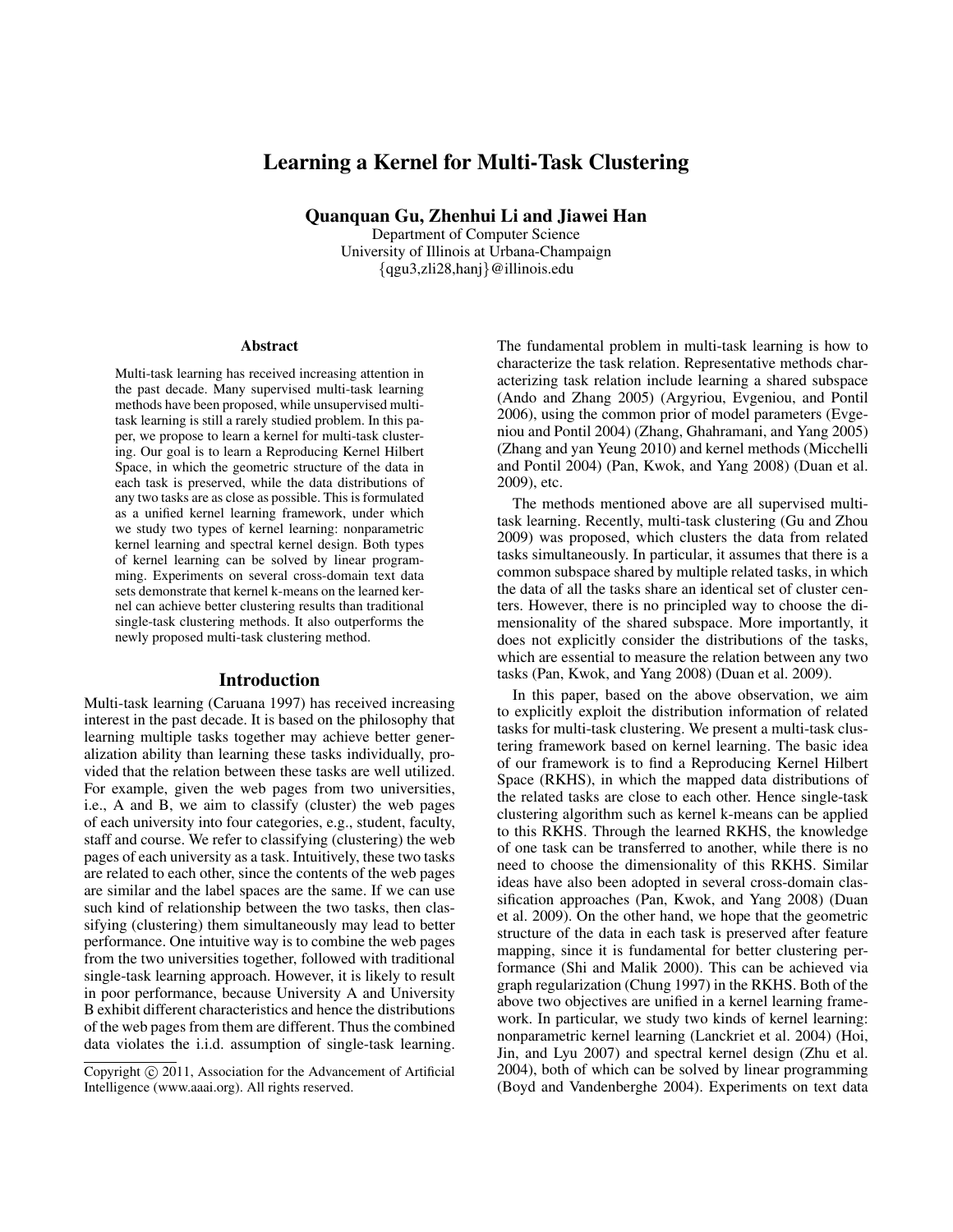sets demonstrate that the proposed methods outperform the recently proposed multi-task clustering method as well as many state of the art single-task clustering approaches.

### The Proposed Method

### Problem Formulation

Suppose we are given *m* clustering tasks, each with a set of data points, i.e.  $\mathcal{X}^k = {\mathbf{x}_1^k, \mathbf{x}_2^k, ..., \mathbf{x}_{n_k}^k} \in \mathbb{R}^d, 1 \leq k \leq$  $m$ , where  $n_k$  is the number of data points in the  $k$ -th task and  $n = \sum_{k=1}^{m} n_k$  is the total number of data points from all the tasks. The goal of multi-task clustering is to partition the data set  $\mathcal{X}^k$  of each task into *c* clusters  $\{C_j^k\}_{j=1}^c$ . Note that we assume the dimensionality of the feature vector of all the tasks is the same, i.e. *d*. It is appropriate since we could augment the feature vectors of all the tasks to make the dimensionality same. In fact, the bag-of-words document representation used in our experiments implicitly does the augmentation. Moreover, we assume that the number of clusters in each task is the same, i.e.  $c_1 = c_2 = ... = c_m = c$ , which is also assumed in existing multi-task learning literature. **I** denotes an identity matrix with appropriate size.

We consider the problem in a Reproducing Kernel Hilbert Space  $H$  (Schölkopf and Smola 2002) induced by some nonlinear mapping  $\phi$ :  $\mathbb{R}^d \to \mathcal{H}$ . For a proper chosen  $\phi$ , the inner product  $\langle$ ,  $\rangle$  in  $H$  is defined as

$$
\langle \phi(\mathbf{x}), \phi(\mathbf{y}) \rangle_{\mathcal{H}} = K(\mathbf{x}, \mathbf{y}), \tag{1}
$$

where  $K(,) : \mathbb{X} \times \mathbb{X} \longrightarrow \mathbb{R}$  is a positive semi-definite kernel function.

# Kernel Mean Matching

In multi-task learning, one fundamental question is how to evaluate the difference in distribution between two tasks given finite samples. (Gretton et al. 2006) introduced the Maximum Mean Discrepancy (MMD) for comparing distributions based on the Reproducing Kernel Hilbert Space (RKHS) distance.

Definition 0.1. *(Gretton et al. 2006) Let p and q be distributions defined on a domain* X*, and let F be a class of functions*  $f: \mathbb{X} \to \mathbb{R}$ *. Given observations*  $\mathcal{X} = {\mathbf{x}_1, \dots, \mathbf{x}_{n_1}}$ *and*  $\mathcal{Y} = \{y_1, \ldots, y_{n_2}\}$ *, then the maximum mean discrepancy (MMD) and its empirical estimates are defined as*

$$
MMD[\mathcal{F}, p, q] = \sup_{f \in \mathcal{F}} (\mathbb{E}_{\mathbf{x} \sim p[f(\mathbf{x})]} - \mathbb{E}_{\mathbf{y} \sim q[f(\mathbf{y})]})
$$

$$
MMD[\mathcal{F}, \mathcal{X}, \mathcal{Y}] = \sup_{f \in \mathcal{F}} (\frac{1}{n_1} \sum_{i=1}^{n_1} f(\mathbf{x}_i) - \frac{1}{n_2} \sum_{i=1}^{n_2} f(\mathbf{y}_i)).
$$

Note that MMD is able to capture the high order statistics of the data when the samples are mapped into a high dimensional or ever infinite dimensional space. Based on this observation, (Gretton et al. 2006) proposed to select *F* to be the unit ball in a universal RKHS *H*. As a result, the distance between the distributions of two tasks is simply the distance between the two mean elements in the RKHS. Let  $\mathcal{X}^k = \{\mathbf{x}_1^k, \dots, \mathbf{x}_{n_k}^k\}$  and  $\mathcal{X}^l = \{\mathbf{x}_1^l, \dots, \mathbf{x}_{n_l}^l\}$  be two sets

of data points from the *k*-th task and the *l*-th task, then the distance between the *k*-th task and the *l*-th task is

$$
dist(\mathcal{X}^k, \mathcal{X}^l) = ||\frac{1}{n_k} \sum_{i=1}^{n_k} \phi(\mathbf{x}_i^k) - \frac{1}{n_l} \sum_{i=1}^{n_l} \phi(\mathbf{x}_i^l) ||_{\mathcal{H}}^2, \quad (2)
$$

which can be simplified as

$$
dist(\mathcal{X}^k, \mathcal{X}^l) = tr(\mathbf{\Phi}^{kl} \mathbf{S}^{kl} (\mathbf{\Phi}^{kl})^T) = tr(\mathbf{S}^{kl} \mathbf{K}^{kl}),
$$
 (3)

where  $\mathbf{\Phi}^{kl} = [\phi(\mathbf{x}_1^k), \dots, \phi(\mathbf{x}_{n_k}^k), \phi(\mathbf{x}_1^l), \dots, \phi(\mathbf{x}_{n_l}^l)],$  $\mathbf{K}^{kl} = (\mathbf{\Phi}^{kl})^T \mathbf{\Phi}^{kl}$  and  $\mathbf{S}^{kl} \in \mathbb{R}^{(n_k+n_l)\times(n_k+n_l)}$  is defined as

$$
S_{ij}^{kl} = \begin{cases} \frac{1}{n_k^2}, & \text{if } \mathbf{x}_i, \mathbf{x}_j \in \mathcal{X}_k \\ \frac{1}{n_i^2}, & \text{if } \mathbf{x}_i, \mathbf{x}_j \in \mathcal{X}_l \\ -\frac{1}{n_k n_l}, & \text{otherwise} \end{cases}
$$
 (4)

For all the tasks, we summate the pairwise distances between any two tasks as follows

$$
\sum_{k,l} \text{dist}(\mathcal{X}^k, \mathcal{X}^l) = \sum_{k,l} \text{tr}(\mathbf{\Phi}^{kl} \mathbf{S}^{kl} (\mathbf{\Phi}^{kl})^T)
$$

$$
= \text{tr}(\mathbf{\Phi} \mathbf{S} \mathbf{\Phi}^T) = \text{tr}(\mathbf{S} \mathbf{K}), \quad (5)
$$

where  $\Phi = [\phi(\mathbf{x}_1^1), \dots, \phi(\mathbf{x}_{n_1}^1), \dots, \phi(\mathbf{x}_1^m), \dots, \phi(\mathbf{x}_{n_m}^m)]$ and  $\mathbf{S} \in \mathbb{R}^{n \times n}$  is defined as

$$
S_{ij} = \begin{cases} \frac{m-1}{n_k^2}, & \text{if } \mathbf{x}_i, \mathbf{x}_j \in \mathcal{X}_k \\ -\frac{1}{n_k n_l}, & \text{if } \mathbf{x}_i \in \mathcal{X}_k \text{ and } \mathbf{x}_j \in \mathcal{X}_l \end{cases} .
$$
 (6)

In a word, the smaller the objective value of  $Eq.(5)$  is, the closer the distributions from any two tasks will be.

#### Graph Regularization

For good clustering performance, we aim to find a feature mapping  $\phi(\mathbf{x})$ , which is smooth with respect to the intrinsic manifold structure of the data. Suppose the data is a compact submanifold  $\mathcal{M} \in \mathbb{R}^d$ , we can use the Laplacian-Beltrami operator on the manifold  $||\phi||^2_{\mathcal{M}}$  to measure the smoothness of the feature mapping.

$$
||\phi||_M^2 = \int_{\mathbf{x} \in \mathcal{M}} ||\nabla_{\mathcal{M}} \phi(\mathbf{x})||^2 d\mathbf{x},\tag{7}
$$

where  $\nabla_M \phi$  is the gradient of  $\phi$  along the manifold *M*.

In reality, the data manifold  $\mathcal M$  is unknown. So  $||\phi||_M^2$  in Eq.(7) can not be computed. Recent study on spectral graph theory (Chung 1997) has illustrated that  $||\phi||_M^2$  can be discretely approximated through the graph Laplacian. In detail, we construct an undirected weighted graph  $\mathcal{G} = (\mathcal{V}, \mathcal{E})$  on the data points of all the task, whose vertex set  $V$  corresponds to the data points  $\{x_1, \ldots, x_n\}$ . Then the Laplacian-Beltrami operator can be approximated as follows,

$$
\Omega(\phi) = \frac{1}{2} \sum_{i,j=1}^{n} W_{ij} || \frac{\phi(\mathbf{x}_i)}{\sqrt{D_{ii}}} - \frac{\phi(\mathbf{x}_j)}{\sqrt{D_{jj}}} ||_2^2
$$
  
= tr( $\mathbf{\Phi} \mathbf{L} \mathbf{\Phi}^T$ ) = tr( $\mathbf{L} \mathbf{\Phi}^T \mathbf{\Phi}$ ) = tr( $\mathbf{L} \mathbf{K}$ ), (8)

where  $|| \cdot ||_2$  is 2-norm,  $\Phi = [\phi(\mathbf{x}_1), \dots, \phi(\mathbf{x}_n)], \mathbf{W} =$  $[W_{ij}]$  is the adjacency matrix, **D** is the diagonal degree matrix with  $D_{ii} = \sum_j W_{ij}$ , and  $\mathbf{L} = \mathbf{I} - \mathbf{D}^{-\frac{1}{2}} \mathbf{W} \mathbf{D}^{-\frac{1}{2}}$  is the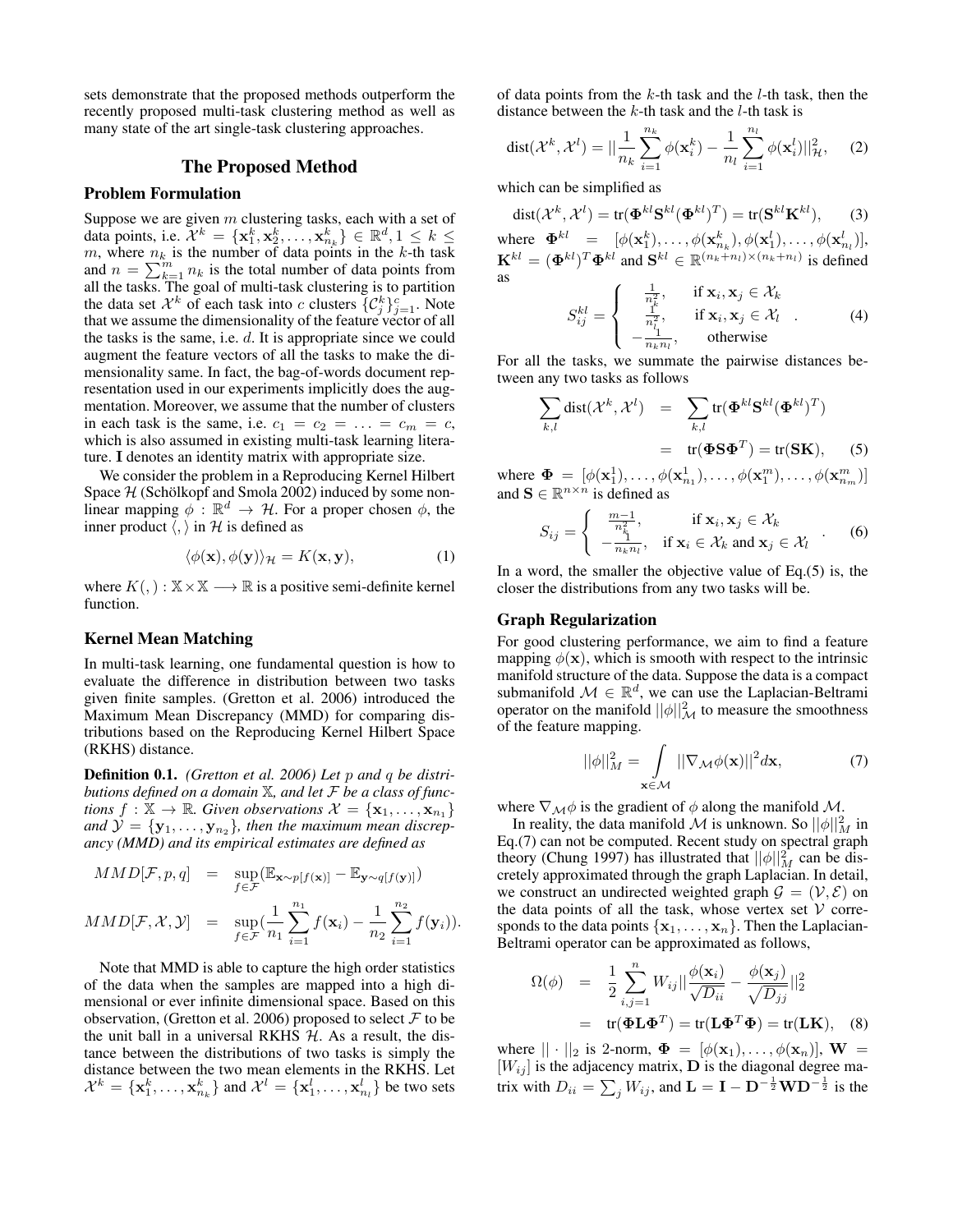normalized graph Laplacian (Chung 1997) of graph *G*. The smaller is  $\Omega(\phi)$ , the smoother  $\phi$  will be.

We aim to find a nonlinear mapping *ϕ*, such that if the data points  $x_i$  and  $x_j$  are close to each other in the input space, then their images in the feature space  $\phi(\mathbf{x}_i)$  and  $\phi(\mathbf{x}_i)$ are close as well. So we define the adjacency matrix **W** as follows (Cai, He, and Han 2005),

$$
W_{ij} = \begin{cases} \text{cosine}(\mathbf{x}_i, \mathbf{x}_j), & \text{if } \mathbf{x}_i, \mathbf{x}_j \in \mathcal{X}_k \\ 0, & \text{and } \mathbf{x}_j \in \mathcal{N}(\mathbf{x}_i) \text{ or } \mathbf{x}_i \in \mathcal{N}(\mathbf{x}_j) \\ 0, & \text{otherwise.} \end{cases}
$$
 (9)

where  $cosine(\mathbf{x}_i, \mathbf{x}_j)$  is the cosine distance between  $\mathbf{x}_i$  and  $\mathbf{x}_j$ ,  $\mathcal{N}(\mathbf{x}_i)$  denotes the *k*-nearest neighbor of  $\mathbf{x}_i$ .

### Nonparametric Kernel Learning

Up to now, we have introduced kernel mean matching and graph regularization in RKHS. Our main idea is to seek a kernel **K** such that the mapped data in the feature space are not only smooth with respect to the geometric structure of the input data from each task, but also the data distributions of different tasks are as close as possible. Mathematically, it can be formulated as the following optimization problem

$$
\min_{\mathbf{K}} \text{tr}(\mathbf{LK}) + C \text{tr}(\mathbf{SK}),
$$
  
s.t. 
$$
0 \le \mathbf{K} \le \mathbf{I}, \text{tr}(\mathbf{K}) = b,
$$
 (10)

where *C* is a positive regularization parameter,  $tr(\mathbf{K}) = b$  is introduced to avoid trivial solution. Note that we do not require the kernel to be universal. Universal kernel guarantees that  $MMD(\mathcal{F}, p, q) = 0$  if and only if  $p = q$ . However, we aim at finding a kernel by which *p* and *q* are close, but not necessarily the same.

The problem in Eq.(10) is a kind of non-parametric kernel learning (Lanckriet et al. 2004) (Hoi, Jin, and Lyu 2007), which is a semi-definite programming (Boyd and Vandenberghe 2004). It can be solved by off-the-shelf SDP package such as YALMIP (Lofberg 2004). However, when the number of data points *n* is large, it is computationally expensive. Fortunately, we can solve it by linear programming.

Theorem 0.2. *Suppose* **A** *is a symmetric matrix such that* **A** = **P**Σ**P***<sup>T</sup> , where* **P** *contains columns of orthonormal eigenvectors of* **A** *and*  $\Sigma = diag(\sigma_1, \ldots, \sigma_n)$  *is a diagonal matrix of the corresponding eigenvalues, and b is any positive constant, the optimal solution* **K***<sup>∗</sup> to the following semi-definite programming problem*

$$
\min_{\mathbf{K}} tr(\mathbf{AK})
$$
  
s.t.  $\mathbf{0} \preceq \mathbf{K} \preceq \mathbf{I}, tr(\mathbf{K}) = b,$  (11)

*can be expressed as*  $K^*$  =  $\mathbf{P}\Gamma\mathbf{P}^T$  *where*  $\Gamma$  =  $diag(\gamma_1, \ldots, \gamma_n)$  *is the solution of the following linear programming,*

$$
\min_{\gamma_i} \sum_{i=1}^n \gamma_i \sigma_i
$$
  
s.t.  $0 \le \gamma_i \le 1, 1 \le i \le n, \sum_{i=1}^n \gamma_i = b.$  (12)

*Proof.* The key step is to prove that **A** and **K** can be jointly diagonalized (Golub and Loan 1996). For the space limit, we omit it here.  $\Box$ 

In particular, to solve the problem in Eq.(10), let  $A =$  $L + CS$ , we can obtain the optimal  $K^*$  via linear programming. It is much more efficient than solving it by off-theshelf SDP package (Lofberg 2004). In summary, we present the algorithm for optimizing the problem in Eq.(10) in Algorithm 1.

Algorithm 1 Learning Nonparametric Kernel for Multi-Task Clustering (LNKMTC)

**Input:***m* tasks,  $\{X^k\}_{k=1}^m$ , regularization parameter *C*, real positive constant *b*;

1. Compute **S** as in Eq.(6);

*.*

2. Construct a k-NN graph  $\mathcal{G} = (\mathcal{V}, \mathcal{E})$  on the data points of all the tasks, and compute the normalized graph Laplacian **L** as in Eq.(9);

3. Let  $A = L + CS$ , compute the optimal nonparametric kernel **K***<sup>∗</sup>* by Theorem 0.2;

4. Perform kernel kmeans on **K***<sup>∗</sup>* .

# Spectral Kernel Learning

Instead of learning a fully non-parametric kernel matrix, (Zhu et al. 2004) suggested to learn a spectral kernel. Suppose  $\mathbf{L} = \mathbf{V} \mathbf{\Lambda} \mathbf{V}^T = \sum_{t=1}^n \lambda_t \mathbf{v}_t \mathbf{v}_t^T$ , where  $\mathbf{\Lambda} =$  $diag(\lambda_1, \ldots, \lambda_n)$  with  $0 \leq \lambda_1 \leq \ldots, \lambda_n$  are the eigenvalues and  $||\mathbf{v}_t|| = 1$  are the eigenvectors. It is worth noting that  $\mathbf{v}_t$ can be seen as a function defined on the graph  $G$  (Chung 1997). According to Eq.(8), we have  $\Omega(\mathbf{v}_t) = \mathbf{v}_t^T \mathbf{L} \mathbf{v}_t = \lambda_t$ , which tells us that the smoothness of the function (eigenvector)  $v_t$  is measured by its eigenvalue  $\lambda_t$ . Following (Zhu et al. 2004), we aim to learn a kernel matrix in the form

$$
\mathbf{K} = \sum_{t=1}^{r} \mu_t \mathbf{v}_t \mathbf{v}_t^T, \mu_t \ge \mu_{t+1}, t = 1, 2, \dots, r - 1,
$$
 (13)

where  $v_t$  is the eigenvector of **L** corresponding to the  $t$ th smallest eigenvalue  $\lambda_t$ . Note that we keep the smoothest  $r \ll n$  functions (eigenvectors)  $v_t$  only. Thus Eq.(8) is transformed to

$$
\text{tr}(\mathbf{LK}) = \text{tr}(\mathbf{V}\mathbf{\Lambda}\mathbf{V}^T\mathbf{V}\mathbf{U}\mathbf{V}^T) = \text{tr}(\mathbf{\Lambda}\mathbf{U}) = \sum_{t=1}^r \lambda_t \mu_t, \ (14)
$$

where  $U = \text{diag}(\mu_1, \ldots, \mu_r, 0, \ldots, 0)$ . Kernel matrix constructed from the graph Laplacian via adapting the eigenvalues of the graph Laplacian in Eq.(13) is typically called graph kernel or spectral kernel (Zhu et al. 2004). The optimization in Eq.(10) can be transformed to

$$
\min_{\mu_t} \sum_{t=1}^r \lambda_t \mu_t + C \sum_{t=1}^r \text{tr}(\mathbf{S} \mathbf{v}_t \mathbf{v}_t^T) \mu_t
$$
  
s.t. 
$$
\text{tr}(\sum_{t=1}^r \mu_t \mathbf{v}_t \mathbf{v}_t^T) = b
$$

$$
\mu_{t+1} \leq \mu_t, t = 1, \dots, r - 1
$$

$$
0 \leq \mu_t \leq 1, t = 1, \dots, r,
$$
(15)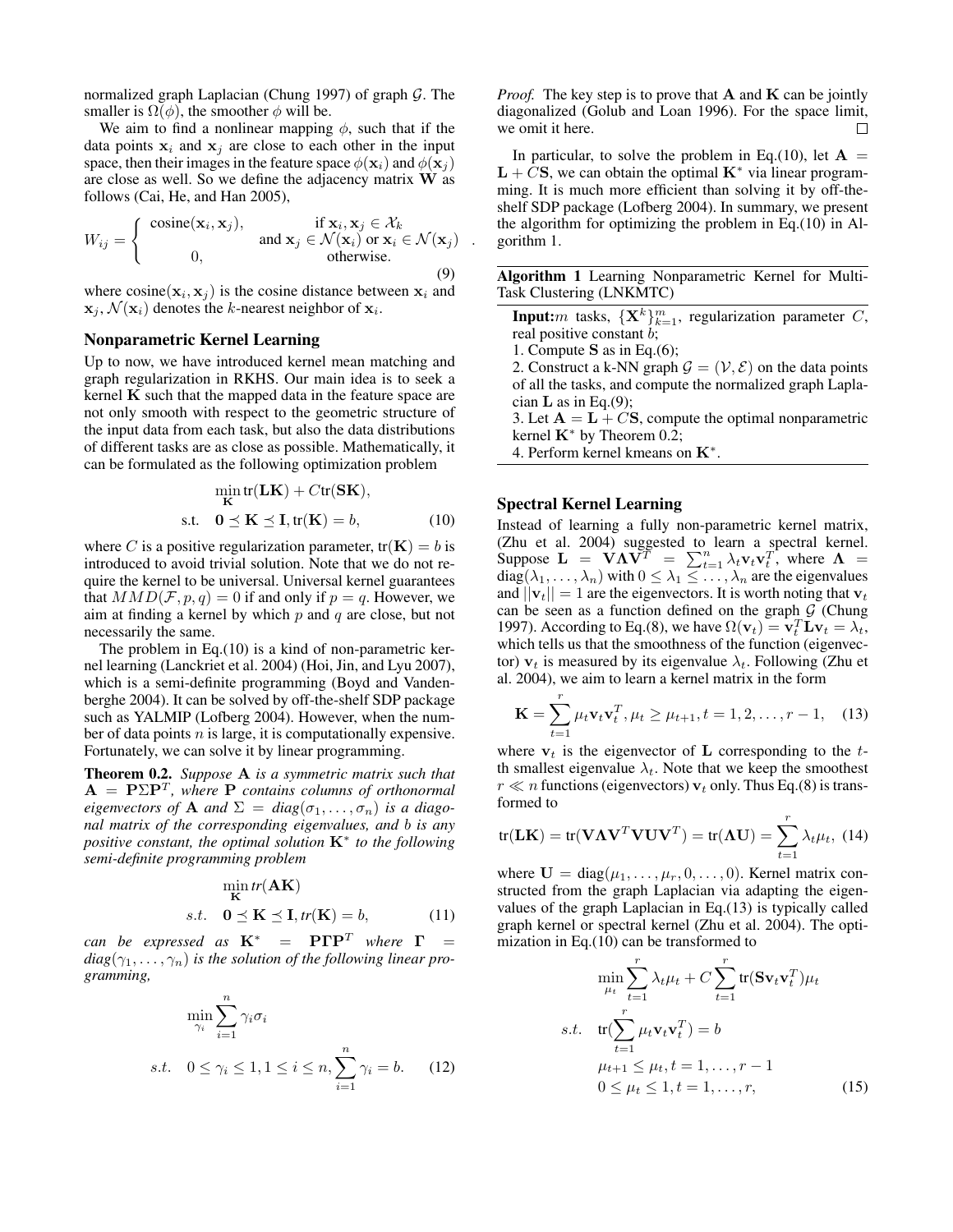where  $tr(\sum_{t=1}^{r} \mu_t \mathbf{v}_t \mathbf{v}_t^T) = b$  is resulted from  $tr(\mathbf{K}) = b$ . Eq.(15) is a linear programming (Boyd and Vandenberghe 2004).

We summarize the algorithm for optimizing the problem in Eq.(15) in Algorithm 2.

Algorithm 2 Learning Spectral Kernel for Multi-Task Clustering (LSKMTC)

**Input:***m* tasks,  $\{\mathbf{X}^k\}_{k=1}^m$ , regularization parameter  $C$ , the number of retained eigenvectors *r*, and real positive constant *b*;

1. Compute **S** as in Eq.(6);

2. Construct a k-NN graph  $\mathcal{G} = (\mathcal{V}, \mathcal{E})$  on the data points of all the tasks, and compute the normalized graph Laplacian **L** as in Eq.(9);

3. Solve the sparse eigen-decomposition  $\mathbf{L} \mathbf{v}_t = \lambda_t \mathbf{v}_t$ , and retain the  $r \ll n$  smallest eigenvalues  $\{\lambda_t\}$  and corresponding eigenvectors  $\{v_t\}$  such that  $\lambda_1 \leq \ldots \leq \lambda_r$ ;

4. Solve the linear programming in Eq.(15), and compute the optimal spectral kernel  $\mathbf{K}^* = \sum_{t=1}^r \mu_t \mathbf{v}_t \mathbf{v}_t^T$  as in  $Eq.(13);$ 

5. Perform kernel kmeans on **K***<sup>∗</sup>* .

# Experiments

In our experiments, we compare the proposed multi-task clustering methods, i.e., LNKMTC and LSKMTC, with typical single-task clustering methods, e.g., K-means, Kernel K-means (KKM) and Normalized Cut (NCut) (Shi and Malik 2000). We also present the experimental results of clustering the data of all the tasks together using K-means, KKM and NCut. Furthermore, we compare the proposed methods with the multi-task clustering method proposed in (Gu and Zhou 2009), namely *Learning the Shared Subspace for Multi-Task Clustering* (LSSMTC). In addition, we also evaluate the proposed methods with  $C = 0$ , which means we only preserve the geometric structures of different tasks, but do not require the distributions of different tasks to be close. We refer to these two specific methods as LNKMTC0 and LSKMTC0. All of our experiments have been performed on a Intel Core2 Duo 2.8GHz Windows XP machine with 3GB memory.

#### Evaluation Metrics

To evaluate the clustering results, we adopt two performance measures (Xu, Liu, and Gong 2003), which are widely used in the literature.

Clustering Accuracy is defined as follows:

$$
Acc = \frac{\sum_{i=1}^{n} \delta(map(r_i), l_i)}{n},\tag{16}
$$

where  $r_i$  denotes the cluster label of  $x_i$ , and  $l_i$  denotes the true class label, *n* is the total number of documents,  $\delta(x, y)$ is the delta function that equals one if  $x = y$  and equals zero otherwise, and  $map(r_i)$  is the permutation mapping function that maps each cluster label  $r_i$  to the equivalent label from the data set.

Normalized Mutual Information is used for determining the quality of clusters. Given a clustering result, the NMI is estimated by

$$
NMI = \frac{\sum_{i=1}^{c} \sum_{j=1}^{c} n_{i,j} \log \frac{n_{i,j}}{n_i \hat{n}_j}}{\sqrt{(\sum_{i=1}^{c} n_i \log \frac{n_i}{n})(\sum_{j=1}^{c} \hat{n}_j \log \frac{\hat{n}_j}{n})}},\quad(17)
$$

where  $n_i$  denotes the number of data contained in the cluster  $C_i(1 \leq i \leq c)$ ,  $\hat{n}_j$  is the number of data belonging to the  $\mathcal{L}_j$  (1  $\leq j \leq c$ ), and  $n_{i,j}$  denotes the number of data that are in the intersection between the cluster  $C_i$  and the class  $\mathcal{L}_j$ . The larger the NMI is, the better the clustering result will be.

### Data Sets

In order to evaluate the proposed methods, we use two text data sets, which are used in (Gu and Zhou 2009).

 $WebKB<sup>1</sup>$  data set contains web pages gathered from university computer science departments (Cornell, Texas, Washington, Wisconsin). There are about 8280 documents and they are divided into 7 categories, and we choose student, faculty, course and project these four most populous entity-representation categories for clustering, named WebKB4. We consider clustering the web pages of each university as one task. Therefore, we have 4 tasks.

 $20$ Newsgroup<sup>2</sup> is a collection of approximately 20000 newsgroup documents, partitioned across 20 different newsgroups nearly evenly. We generate 2 cross-domain data sets, i.e., Rec.vs.Talk and Comp.vs.Sci, for evaluating multi-task clustering methods. In detail, two top categories are chosen, one as positive and the other as negative. Then the data are split based on sub-categories. The task is defined as top category classification. The splitting ensures the data in different tasks are related but different, since they are drawn from the same top category but different sub-categories. The detailed constitutions of the two data sets are summarized in Table 1.

Table 1: Constitution of the two data sets generated from 20Newsgroup

| Data set    | Task id | Class 1                 | Class 2               |
|-------------|---------|-------------------------|-----------------------|
| Rec.vs.Talk | Task 1  | rec.autos               | talk.politics.guns    |
|             | Task 2  | rec.sport.baseball      | talk.politics.mideast |
| Comp.vs.Sci | Task 1  | comp.os.ms-windows.misc | sci.crypt             |
|             | Task 2  | comp.sys.mac.hardware   | sci.space             |

Table 2 summarizes the characteristics of the three data sets used in our experiments.

#### Methods & Parameter Settings

We set the number of clusters equal to the true number of classes for all the clustering algorithms. The results of Kmeans, NCut and LSSMTC are taken from (Gu and Zhou 2009).

KKM: We use Gaussian kernel for kernel k-means, the width of the Gaussian kernel  $\sigma$  is set by searching the grid *{*10*−*<sup>3</sup> *,* 10*−*<sup>2</sup> *,* 10*−*<sup>1</sup> *,* 1*,* 10*,* 10<sup>2</sup> *,* 10<sup>3</sup>*}*.

1 http://www.cs.cmu.edu/afs/cs.cmu.edu/project/theo-20/www/data/

<sup>2</sup>http://people.csail.mit.edu/jrennie/20Newsgroups/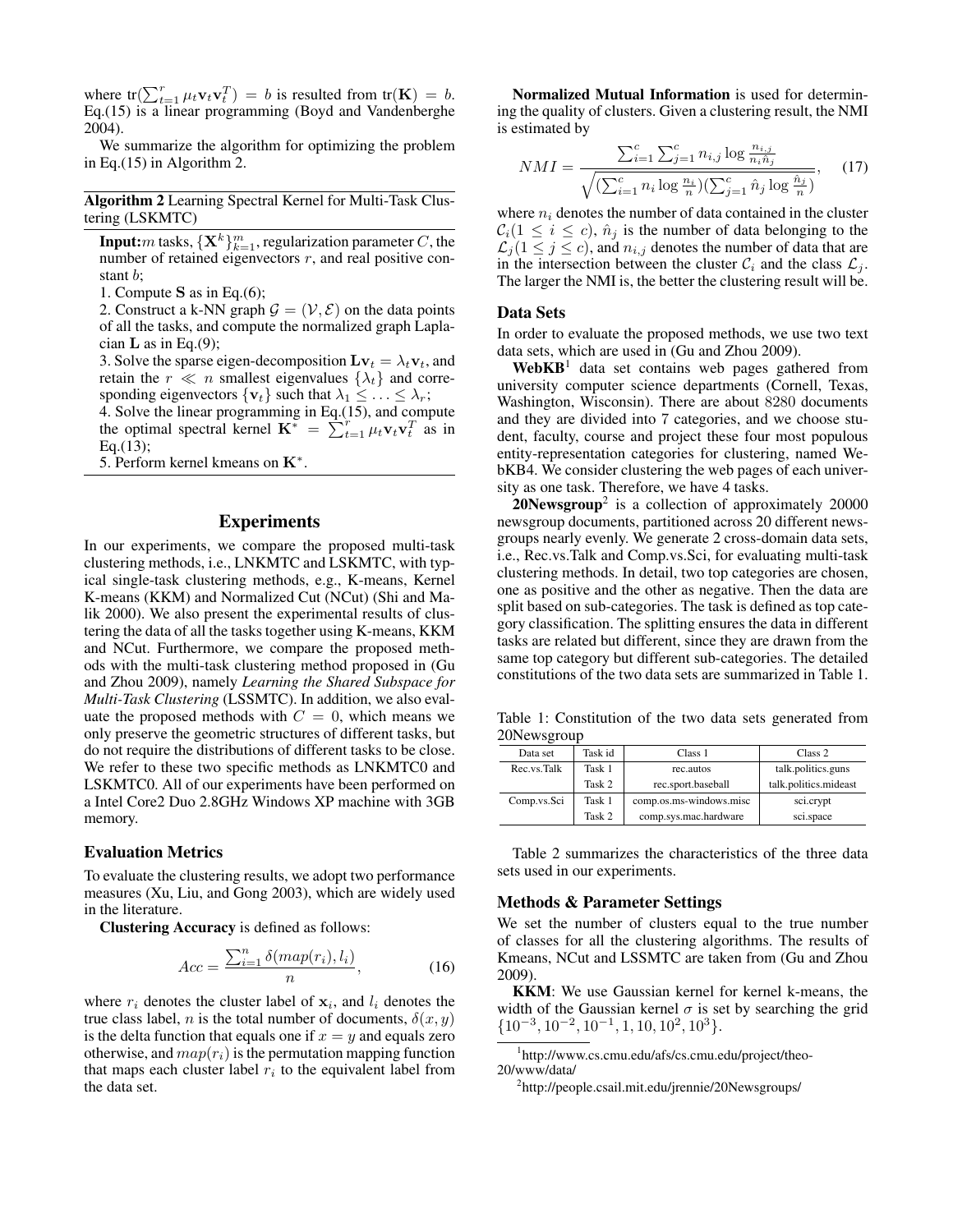Table 2: Description of the data sets

| Data set    | Task id | #Sample | #Feature | $\#Class$      |
|-------------|---------|---------|----------|----------------|
|             | Task 1  | 227     | 2000     |                |
| WebKB4      | Task 2  | 250     | 2000     |                |
|             | Task 3  | 248     | 2000     |                |
|             | Task 4  | 304     | 2000     |                |
| Rec.vs.Talk | Task 1  | 1844    | 2000     | $\overline{c}$ |
|             | Task 2  | 1545    | 2000     | 2              |
| Comp.vs.Sci | Task 1  | 1875    | 2000     | $\overline{c}$ |
|             | Task 2  | 1827    | 2000     | 2              |

LNKMTC: The neighborhood size of the k-NN graph is set to 10, the regularization parameter *C* is set by searching the grid *{*0*.*1*,* 1*,* 10*,* 100*,* 500*,* 1000*}*, *b* is set to 30.

LSKMTC: The construction of the k-NN graph and the setting of the regularization parameter *C* are the same as that in LNKMTC, *b* is set to 1, the number of retained eigenvectors is set to 30.

Under each parameter setting, we repeat clustering 10 times, and the mean result as well as the standard deviation are computed. We report the mean and standard deviation corresponding to the best parameter setting for each method to compare with each other.

# Clustering Results

The average results are shown in Table 3, Table 4 and Table 5. "All" refers to clustering the data of all the tasks together. From the tables, we observe that:

Table 4: Clustering Results on Rec.vs.Talk

|                | Task 1           |                  | Task 2           |                   |  |
|----------------|------------------|------------------|------------------|-------------------|--|
| Method         | Acc $(\%)$       | $NMI(\%)$        | Acc $(\% )$      | $NMI(\%)$         |  |
| Kmeans         | $64.67 + 3.82$   | $18.84 + 3.07$   | $64.54 + 9.67$   | $15.68 \pm 13.79$ |  |
| KKM            | $68.55 + 0.15$   | $22.05 + 0.35$   | $70.77 + 10.65$  | $25.01 + 13.82$   |  |
| NCut.          | $67.79 + 0.00$   | $22.16 + 0.00$   | $68.87 + 0.00$   | $21.22 \pm 0.00$  |  |
| All Kmeans     | $65.51 + 3.82$   | $17.42 + 1.60$   | $58.98 + 2.71$   | $5.58 + 4.43$     |  |
| All KKM        | $69.01 + 0.15$   | $14.63 + 0.23$   | $63.11 + 0.38$   | $10.03 + 0.25$    |  |
| All NCut       | $68.66 + 0.00$   | $26.04 \pm 0.00$ | $61.88 + 0.00$   | $7.83 + 0.00$     |  |
| <b>LSSMTC</b>  | $84.33 + 8.04$   | $43.06 + 5.82$   | $78.95 + 8.27$   | $34.73 + 8.35$    |  |
| LNKMTC0        | $66.19 + 8.92$   | $11.06 + 10.03$  | $72.83 + 10.80$  | $22.65 + 15.56$   |  |
| <b>LSKMTC0</b> | $64.34 + 10.57$  | $10.17 + 11.54$  | $72.49 + 12.75$  | $22.87 \pm 18.74$ |  |
| <b>LNKMTC</b>  | $82.87 + 2.07$   | $41.78 + 0.66$   | $85.66 + 7.70$   | $47.46 + 6.99$    |  |
| <b>LSKMTC</b>  | $87.97 \pm 1.61$ | $49.53 \pm 1.30$ | $84.05 \pm 5.87$ | $42.64 \pm 5.23$  |  |

1. Multi-task clustering methods (e.g. LSSMTC, LNKMTC and LSKMTC) indeed outperform single-task clustering methods such as K-means, Kernel K-means and NCut. The improvement owes to the utilization of the relationship among the tasks.

2. Our methods (LNKMTC and LSKMTC) are better than LSSMTC. As we mentioned before, LSSMTC aims to find a subspace in which all the tasks share an identical set of cluster centers. However, the dimensionality of the subspace is difficult to determine, which has to be tuned by grid search. Moreover, it does not consider the distributions of different tasks explicitly. In contrast, our methods are based on kernel mean matching, which considers the distributions of different tasks and owns solid theoretical foundation. In addition,

Table 5: Clustering Results % on Comp.vs.Sci

|                | Task 1           |                  | Task 2           |                  |  |
|----------------|------------------|------------------|------------------|------------------|--|
|                |                  |                  |                  |                  |  |
| Method         | Acc $(\%)$       | NMI $(\%)$       | Acc $(\%)$       | $NMI(\%)$        |  |
| Kmeans         | $61.30 + 2.02$   | $17.27 + 2.28$   | $67.16 + 0.00$   | $20.87 + 0.00$   |  |
| KKM            | $81.33 + 15.36$  | $44.98 + 22.12$  | $67.26 + 0.50$   | $17.48 \pm 3.62$ |  |
| NCut.          | $66.83 + 0.00$   | $23.27 \pm 0.00$ | $66.78 + 0.00$   | $16.94 + 0.00$   |  |
| All Kmeans     | $66.56 + 7.27$   | $23.30 + 9.24$   | $54.07 + 2.11$   | $5.32 \pm 1.91$  |  |
| All KKM        | $74.57 + 6.99$   | $22.92 + 6.79$   | $52.19 + 2.62$   | $1.40 + 2.69$    |  |
| All NCut       | $63.52 + 0.00$   | $19.41 + 0.00$   | $55.06 + 0.00$   | $6.27 \pm 0.00$  |  |
| <b>LSSMTC</b>  | $88.01 \pm 0.76$ | $53.76 + 1.55$   | $80.16 + 6.14$   | $33.47 + 14.07$  |  |
| LNKMTC0        | $62.63 + 10.35$  | $9.06 \pm 11.11$ | $59.06 + 8.55$   | $4.46 \pm 7.45$  |  |
| <b>LSKMTC0</b> | $66.83 + 13.17$  | $14.68 + 17.46$  | $64.56 + 7.04$   | $7.69 + 6.34$    |  |
| <b>LNKMTC</b>  | $91.57 + 1.58$   | $56.26 + 5.60$   | $82.33 + 6.31$   | $38.00 + 7.18$   |  |
| <b>LSKMTC</b>  | $90.16 \pm 5.27$ | $55.29 \pm 6.42$ | $84.24 \pm 6.71$ | $40.73 \pm 6.82$ |  |

there is no need to choose the dimensionality of the RHKS. This is the main reason why our methods are superior to LSSMTC.

3. Generally speaking, LSKMTC is comparable to or even better than LNKMTC, this is consistent with existing observation that spectral kernel learning is usually better than nonparametric kernel learning (Zhu et al. 2004).

4. As can be seen, simply clustering the data of all the tasks together (e.g. All Kmeans, All KKM and All NCut) does not necessarily improve the clustering result, because the data distributions of different tasks are not the same, and combining the data together directly violates the i.i.d. assumption in single-task clustering. In our methods, after kernel mean matching, the distributions of all the tasks are similar. As a result, single task clustering algorithm (KKM in our experiments) can be performed on the mapped data.

5. In addition, LNKMTC0 and LSKMTC0 perform poorly. The reason is that they are essentially combing the data together and doing unsupervised non-parametric kernel learning or spectral kernel learning for kernel k-means. As a result, they also violate the i.i.d. assumption in singletask clustering. This indicates that the kernel mean matching term in the proposed methods is very crucial for multi-task clustering.

# Computational Time

In this subsection, we investigate the computational time of the 3 multi-task clustering methods. We plot the computational time of LSSMTC ( $l = 2, \lambda = 0.5$ ), LNKMTC ( $C =$ 1) and LSKMTC  $(C = 1)$  on the WebKB4, Rec.vs.Talk and Comp.vs.Sci data sets in Figure 1. We can see that LSKMTC is much more efficient than the other two methods. Considering both the effectiveness and efficiency of our methods, LSKMTC is superior to LNKMTC.

# Conclusion

In this paper, we propose to learn a Reproducing Kernel Hilbert Space, in which the geometric structure of the data from each task is preserved, while the data distributions of any two tasks are as close as possible. We study two kinds of kernel learning: nonparametric kernel learning and spectral kernel design, both of which can be solved by linear programming. Experiments on text data sets demonstrate that